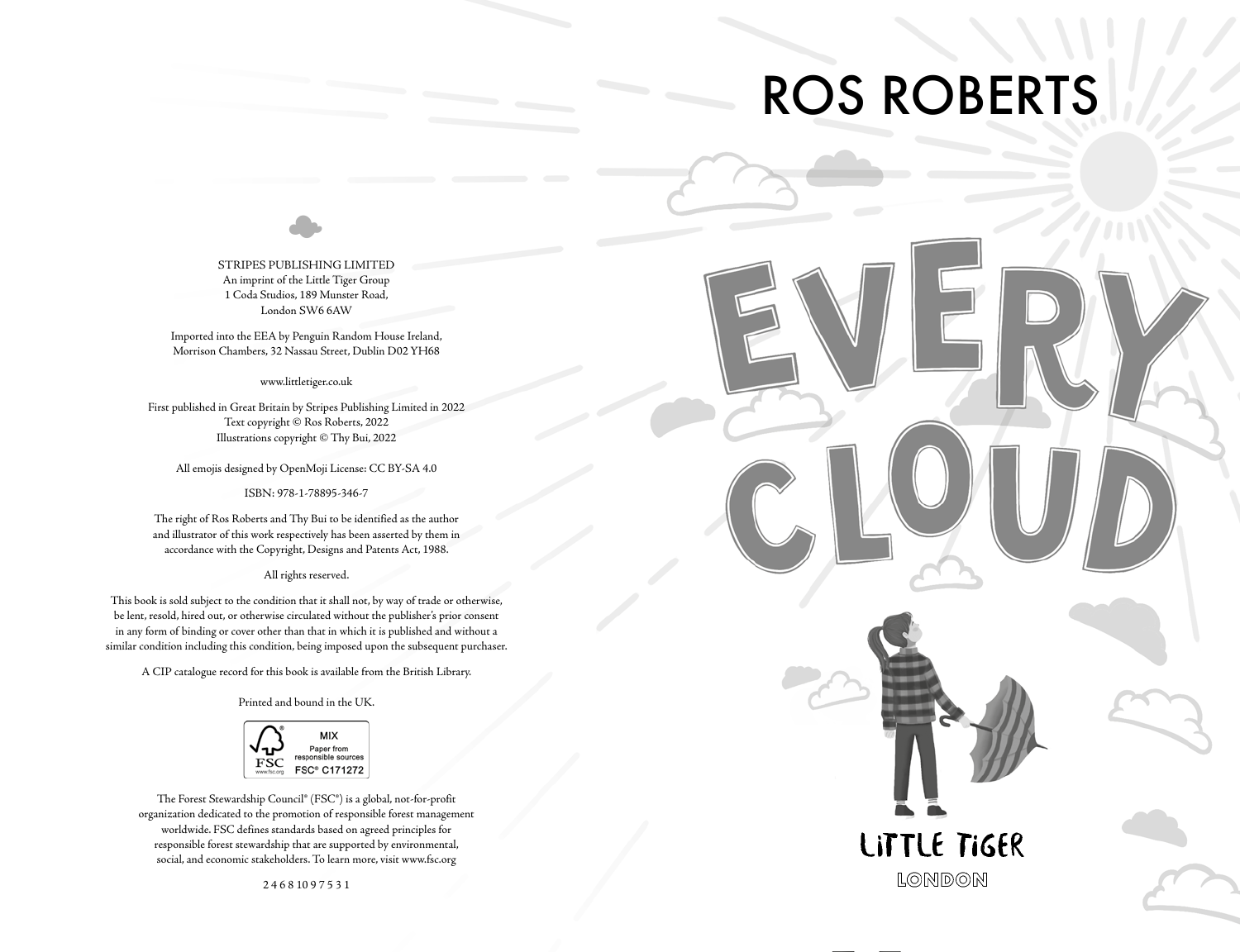For my eldest son - inventor of home sw-

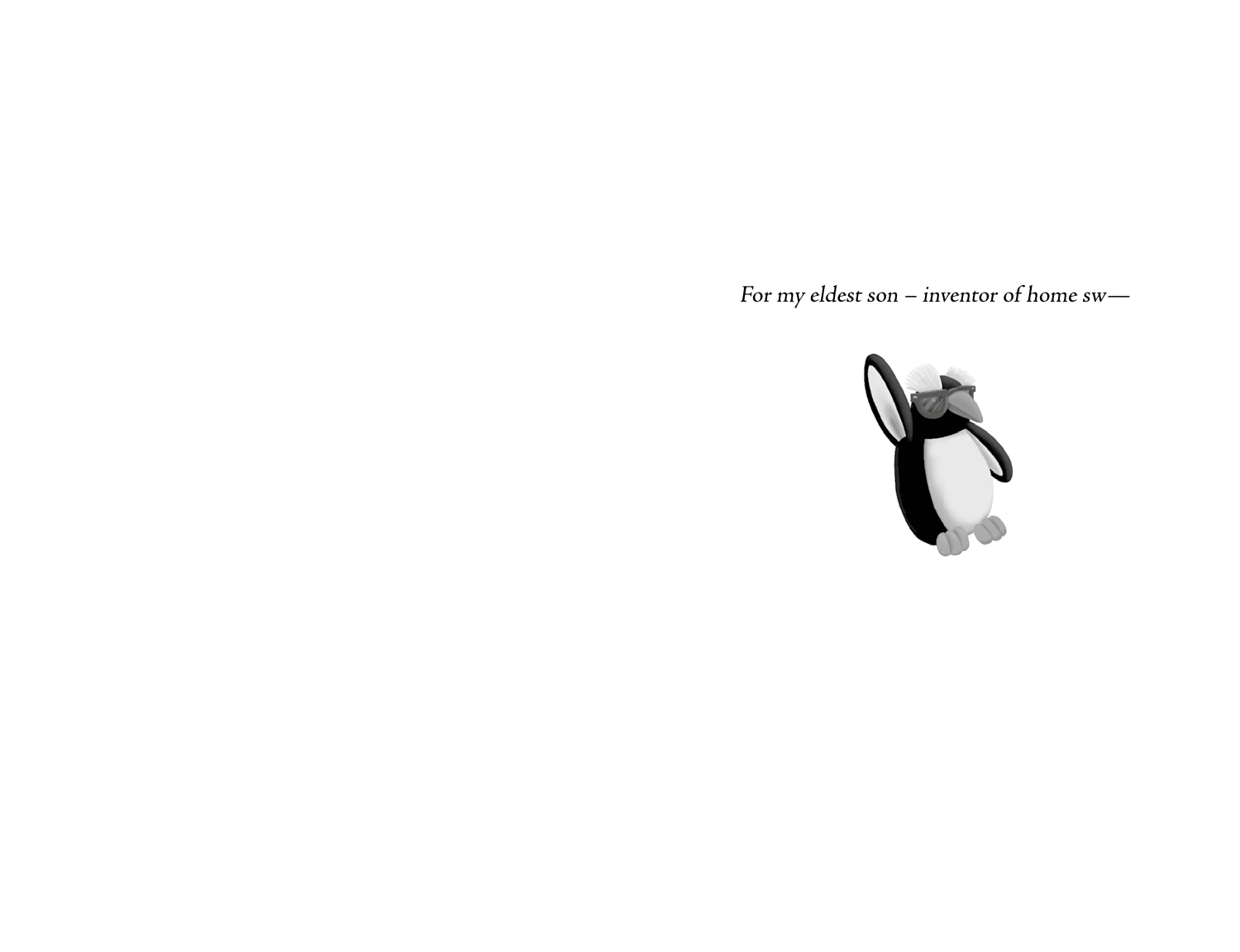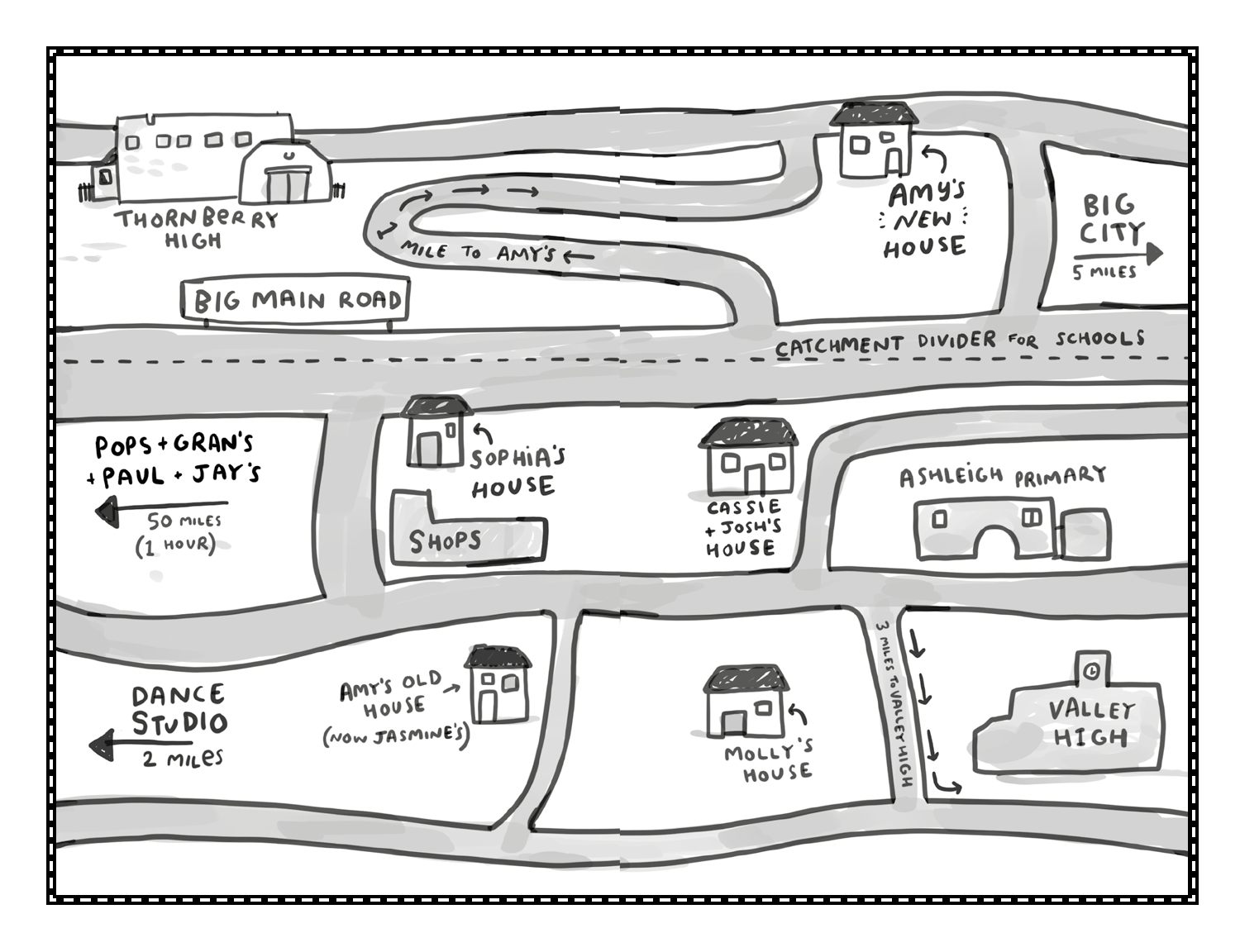## One

"The thing I can't understand," says Cassie, slanting her eyes at me and redoing her ponytail as if she needs to drag this out a bit, "is how you've got a place at our high school. I mean, Sophia actually lives in the catchment area, right on the edge near the road, and she's only just got in. So how can you have a place when you're miles away?"

I look down at the playground tarmac and roll my shoe over some loose pebbles.

"Ames used to live in the village," says Molly, resting her head on my shoulder. Her hair smells of peaches. It always does. "Right near me. Surely that's enough, and she goes to Ashleigh, like us. She has to come to Valley High."

"I am," I say, shuffling on the bench. "Mum and Dad told me right at the beginning that they would make sure it was all OK."

Cassie shrugs and looks across at the field. "I don't know how, that's all," she says. Molly lifts her head off my shoulder.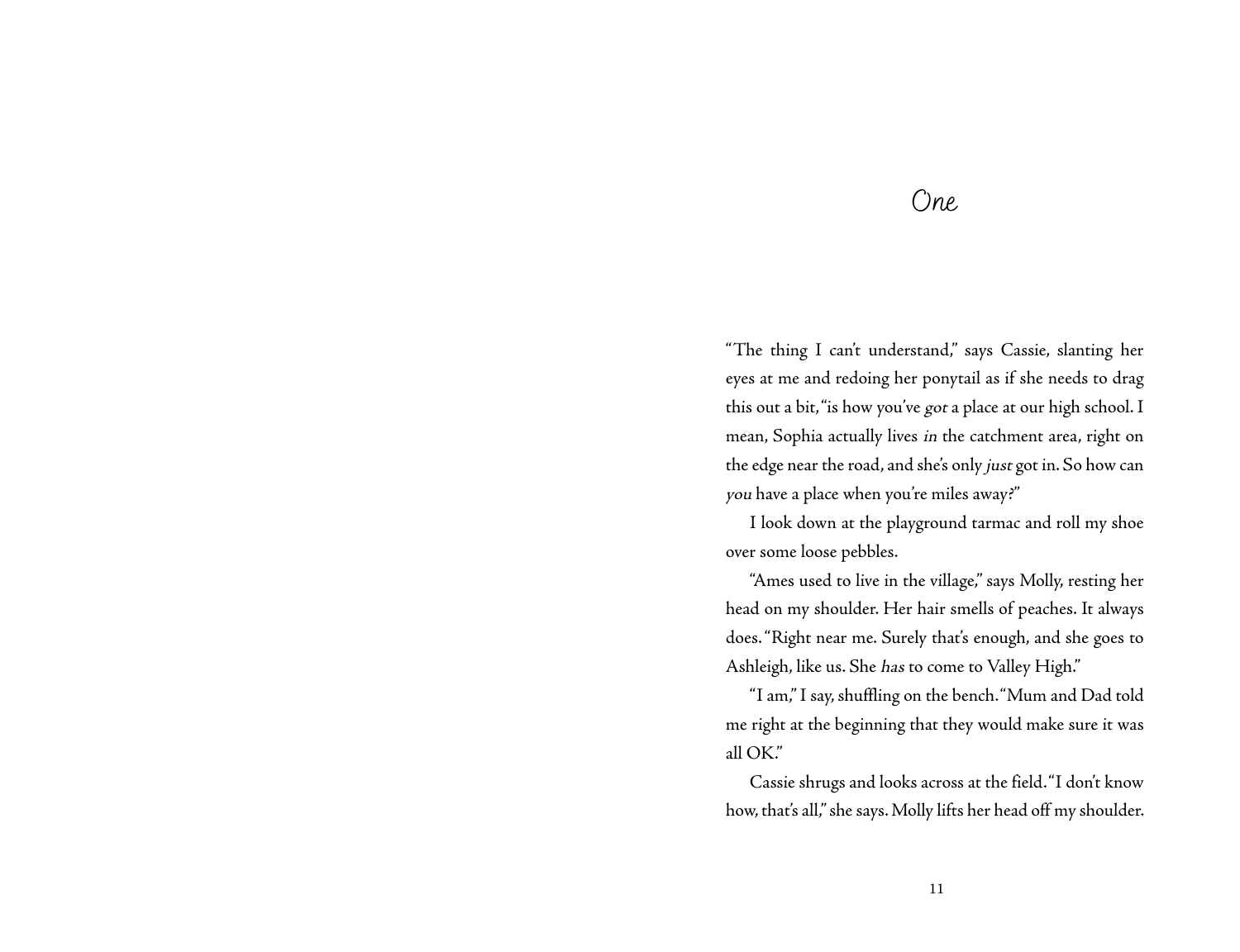I feel her elbow Cassie to make her stop. "Of course I hope you do have a place with us," says Cassie. "But the rules are you have to live in the catchment area in October and you moved ages ago."

The rules are… Who does Cassie think she is? The prime minister?

"It wasn't ages ago," says Molly.

"It was last summer," I say.

"Oh," says Molly. She turns to me. I'm looking at my shoes but I can feel her staring at me, as if she's just got really worried about it.

"My parents promised," I say quietly, as if I don't quite believe them myself now. "They said when we moved, they would make sure I still got in. Lots of kids go to Valley High from far away."

"Yeah," says Cassie. "But my mum says they've built tons of new houses since then and that changes everything."

I bite my lip. I want to tell Cassie to shut up. My mum says… Who is she today? The queen of high school placements?

But I am feeling uneasy in my tummy.

"It'll be hard," says Cassie, jumping off the bench, "for us to stay triple besties if we're not together." She glances at me and Molly, but we just stare ahead and don't say anything.

One of the lunch staff opens the big door and props it open, about to call us in.

"Well, I'm just saying," says Cassie, "you weren't on the list this morning for Wednesday's Year Seven visit. I saw it on Miss Riley's desk." She walks over to the doors and waits with Sophia.

Well, I'm just saying… I mimic under my breath.

"I wish she'd stop with this triple bestie thing," says Molly. "She told Jess the other day that she couldn't hang out with us. It's not right."

"I know," I say and I lean in to her.

"You must be on the list," she says. "Let's ask this afternoon. Come on." But I can't move. I feel sick. I stare at the ground, at my feet. I'm cold all over. Why wasn't I on the list? Last week I gave Mum the letter to order my uniform and it's still on the side, under her diary. Molly showed me her bus pass that arrived yesterday. I don't know anything about a bus.

We walk over to join the others. I don't think I can eat a thing.

"Are you sure you moved in the summer?" asks Molly, her arm wrapped in mine. "I think it was later."

"I'm sure," I say and I remember the removal men, dripping with sweat in the summer heat, coming up to my